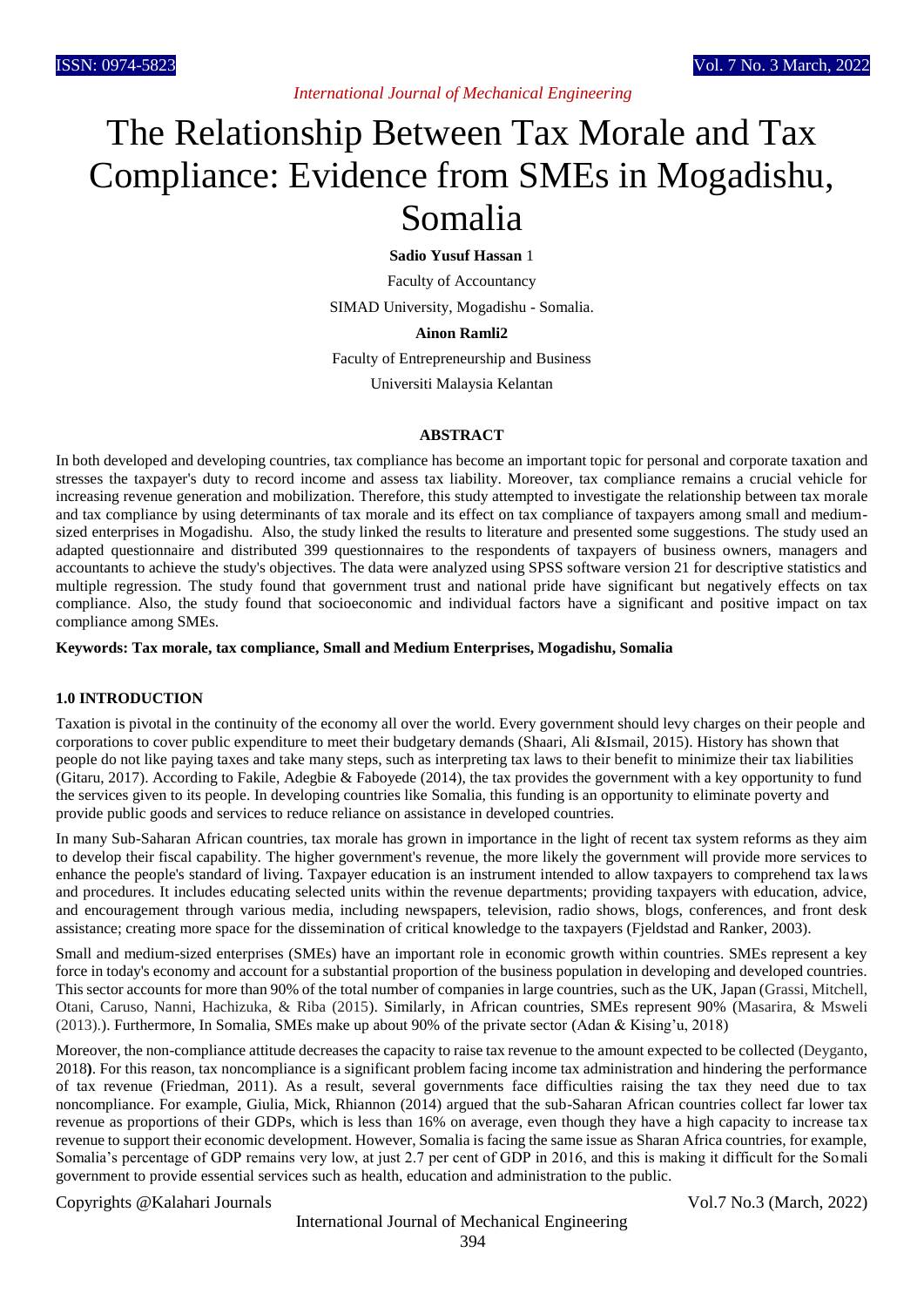However, with increased awareness of social accountabilities and immeasurable state needs to support vulnerable societies in Somalia those rained by civil war conflicts and political instability, it is worth studying the impact of tax morality on tax compliance. The immoral of taxpayers may be deemed due to their beliefs regarding the inappropriate government expenditure; these beliefs may encourage many different taxpayers to evade tax; it may consequence a lack of tax compliance. Therefore, this study examined the relation of tax morale on tax compliance for SMEs in Mogadishu.

### **2.0 Literature Review**

Taxation is the best way to promote economic growth and poverty alleviation. It provides a consistent and reliable financial foundation for designing nations to help develop its economy and finance for physical and social strategic priorities such as infrastructures. Integrated with industrial prosperity, it reduces lengthy dependency on assistance and guarantees effective governance by encouraging accountability and transparency to its citizens (Romer & Romer, 2010). Moreover, taxation is a crucial element of the relationship between people and governments, perhaps the most basic. The tax authority significantly influences disposable income and goods and services available to citizens. To ensure institutional survival and preserve public order, tax rises are essential for politicians and governments to finance government operations (Sjoberg, Mellon, Peixoto, Hemker& Tsai,2019).

However, many issues face African countries, including Somalia, concerning accountability and transparency within their tax structures, tax policies and tax administrations. Taxation started during the colonial period in Somalia and inherited with tax and financial laws of Somalia were a century ago from the Italian and British colonial administrations. These tax laws have thus become obsolete. Besides, under Barre's military regime, the economy was under the direction and control of the army (Mohamud ,2019). Besides, the tax code or tax system seems to be of great concern according to the various taxpayers attracted to the tax scheme; remedial taxation could be an appealing means of raising revenue. Moreover, there are two other important factors: tax morale and tax compliance. This study will go through these factors and will be as explanatory factors.

### **2.1 Tax Compliance**

Tax compliance is vital for economic growth, even though authorities often use tax revenue to build infrastructure, education, and health (including public goods) to optimize taxpaying citizens' socioeconomic wellbeing. Low tax compliance is a significant problem in several developing nations, restricting government agencies' ability to increase development projects (Alabede&Zainal Affrin, 2011; Sebele-Mpofu&Msipa, 2020). It is universally recognized that several factors led to this vulnerability: corrupt practices, an informal urban sector, weak judicial systems, uncertainty in tax legislation, high marginal rates, absence of sufficient knowledge and accounting practice, a culture of non-compliance, and inefficient administration of tax system. Tax moral is a key indicator of compliance, and it has a trivial impact? The first perception of the significance of tax morality needs to come from survey data that directly question groups of people regarding perceptions toward money laundering and tax evasion (Luttmer and Singhal,2014).

Tax compliance is a growing global issue for tax authorities and lawmakers. Money laundering, including tax evasion, severely endangers the government's ability to boost government revenues to meet public expenditures While tax morality is molded by several aspects (like guilt, preferences for honesty, moral sentiments, and cultural issues), cultural standards and mutuality are often considered significant determinants. Furthermore, other studies identified those conducted in developing countries that tax compliance affected social, cultural, psychological and economic factors (Doerrenberg & Peichl, 2018).

### **2.2 Tax Morality**

The morale of taxpayers is a crucial factor in determining compliance and other types of conduct. Therefore, taxpayer morale and compliance behavior are becoming increasingly important issues for tax authorities and policymakers worldwide. To generate enough revenue, any government will most likely implement developmental plans to raise the civilization's living standard (Redae & Sekhon, 2017). The findings of this study showed a significant connection between taxpayer morale and compliance behavior. Moreover, many factors affect morality itself; for example, Cyan, Koumpias, and Vazquez (2016) researched what influences taxpayers' perceptions towards taxes in Pakistan.; the findings showed that overall, communities with lower labor-force participation rates have much more favorable perceptions towards tax compliance in Pakistan. In addition, educated participants have more excellent tax morals, unlike illiterate, and only those with really high levels of achievement possess higher tax morals than bachelor's degree holders.

Bides, the effect of education was not significant. These different factors mentioned in the preceding section can be categorized into three main variables as grouped by (Doerrenberg & Peichl,2013) using either empirical or experimental survey data and grouped into; Socio-demographic Variables, Socioeconomic Variables, and Trust in Government and National Pride. Considering Andresen and Palil (2010) identified factors that shaped tax morality, the researcher will employ these factors to measure the morality of taxpayers among SMEs in Mogadishu. The following sub-section will present how these variables affect compliance and their relationship.

### **2.2.1 Socioeconomic Variables are more likely to affect tax compliance**

Prior studies highlighted three major socioeconomic factors that impact the moral tax period. First, employment status could be asserted that self-employed individuals have lower tax morals than permanent and part-time employees. This could be explained by the fact that self-employed people have more opportunities to avoid tax. Second, the degree of education and tax morals are not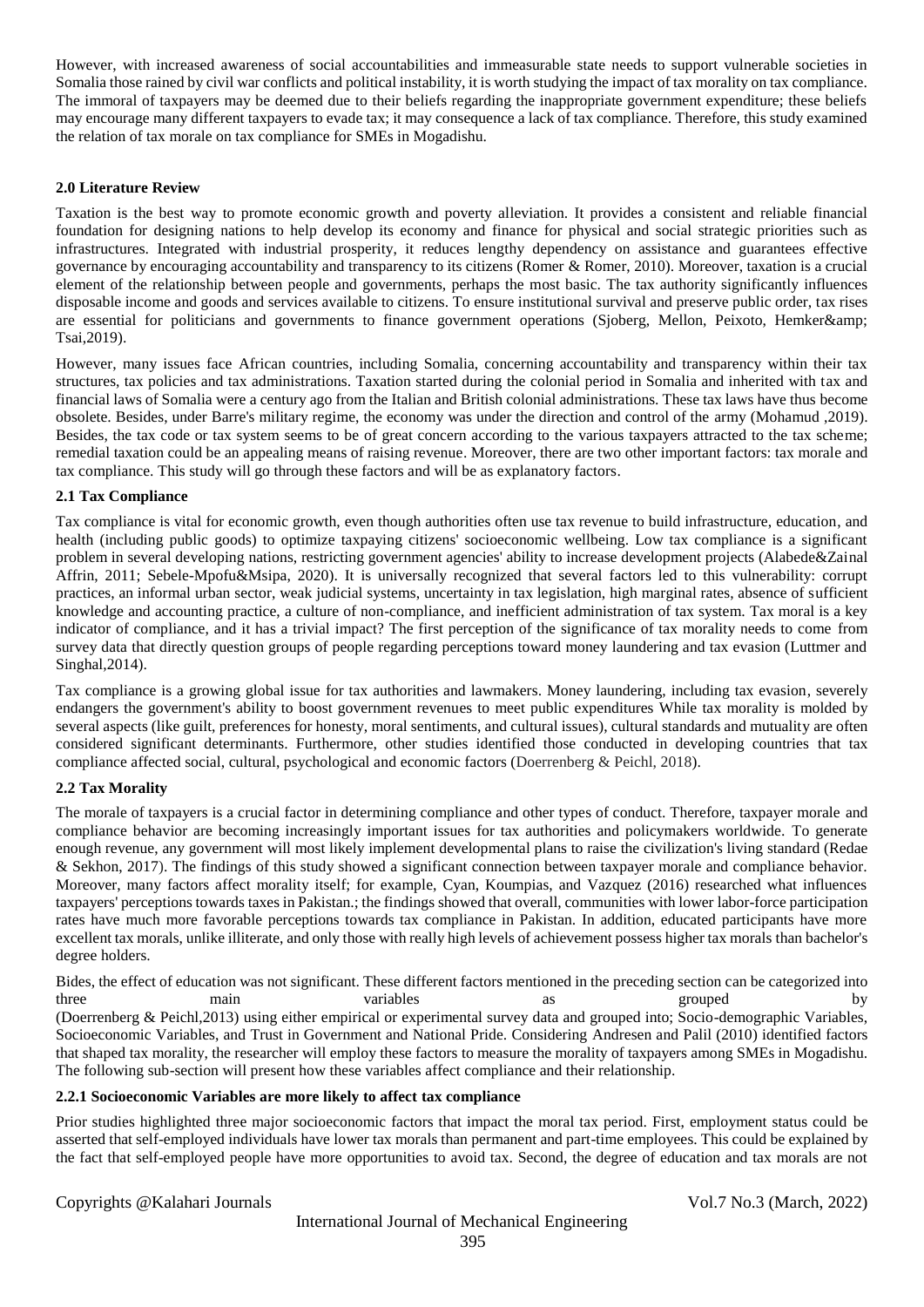concise. Literate taxpayers have far more knowledge and information about the reporting requirements and fiscal relations. Besides, they may be conscious that the state institutions of the nation have an elevated tax compliance behavior (Erul,2020).

Similarly, Torgler (2007) stated that the effect of education on tax morality ought to be vague: qualified professionals appear to understand better just what government offers and how much it needs to spend obtained state revenue. Therefore, tax morality among educated individuals should largely depend on the government's expenditure. The Thirty Income level is challenging and relies on certain circumstances. If individuals are not comfortable with their financial position, they may usually avoid them.

### **2.2.2 Trust in Government and National Pride is more likely to affect tax compliance**

Tax morality is declining as people believe that taxes are spent superfluously as supported by survey research (Doerrenberg & Peichl,2013), while Frey and Torgler (2007) discovered that national trust has a positive and significant influence on tax morale variable. Moreover, the significance of politicians and the attitude of democratic government are critical aspects for clarifying tax morals. Individuals seem to be much more consistent in modern democracies, impacting government spending policies in these nations. According to Bilgin (2014), if individuals are happy with their cultural identity, they might be more faithful to their countries, and thus tax morality might be high. Furthermore, Ostrom (1998) highlighted two aspects of tax compliance and trust in tax authorities. The first is direct contact between government officials and taxpayers in eliciting voluntary tax compliance, and the second is how authorities handle taxpayers. The trust in tax authorities and tax compliance highlight two elements.

### **2.2.3 Individual Variables are more likely to affect tax compliance**

Personal financial constraints are thought to have an impact on tax compliance because financial distress compels individuals to prioritize what must be paid first, such as basic survival needs such as food, clothing, and housing, or where immediate demand on a limited income is enforced (i.e., perceived threat of action from lenders), over tax liabilities. People with personal issues, such as many dependents, are more likely to break the law than those in better financial standing (Mohani and Sheehan, 2004). Personal financial suffering appears to be a key determinant in tax compliance, according to previous studies such as Warnery and Walend (1982). The introduction of a self-assessment system (SAS) in a country stated that compels taxpayers to pay their taxes and submit their tax returns could influence compliance decisions among taxpayers, particularly those in debt. According to Allingham and Sandmo (1972) and Etim and Nweze (2016), penalties impact tax compliance. The larger the penalty, the higher the likelihood of noncompliance.

### **2.3 Research Hypothesis**

The study developed the following hypothesis to determine association among variables.

Hypothesis 1: Socioeconomic Variables are more likely to affect tax compliance

Hypothesis 2: Trust in Government and National Pride is more likely to affect tax compliance

Hypothesis 3: Individual Variables are more likely to affect tax compliance

### **3.0 METHODOLOGY**

This study used quantitative method and data was collected through survey. Furthermore, the study used descriptive and explanatory methods. the study emphasizes SMEs in Mogadishu, particularly Howlwadag District, as this district hosts the biggest market in the capital, and all SMEs are operating in this market hereafter (Bakaro Market). SMEs sector as the population of this study, the target population of this study includes; business owners, managers and accounting staff as taxpayers of SMEs. The total population of the study was 150,000, the sample of size from this population was 399.

### **4.0 Research Findings and Discussions**

### **4.1 Backgrounds of Respondents**

According to Table 4.2, most respondents were male (71.6%), given a balance of 28.4% of the respondents were female. This indicates that most respondents' taxpayers of the SMEs are male, and the SMEs employed more males than females.

| <b>TABLE 4.2 Gender</b> |           |         |               |                           |  |  |  |  |  |
|-------------------------|-----------|---------|---------------|---------------------------|--|--|--|--|--|
|                         | Frequency | Percent | Valid Percent | <b>Cumulative Percent</b> |  |  |  |  |  |
| Valid<br>Female         | 106       | 28.4    | 28.4          | 28.4                      |  |  |  |  |  |
| Male                    | 267       | 71.6    | 71.6          | 100.0                     |  |  |  |  |  |
| Total                   | 373       | 100.0   | 100.0         |                           |  |  |  |  |  |

Table 4.3 presented that most of the respondent is less than 40 years old, where 175 (46.9%) are 29 years old and below, and 165 (44.2%) of them are in the range of 30 to 39 years. The respondents aged 40 to 49 represent 6.7%, and the remaining respondents are 50 years and above (2.1%).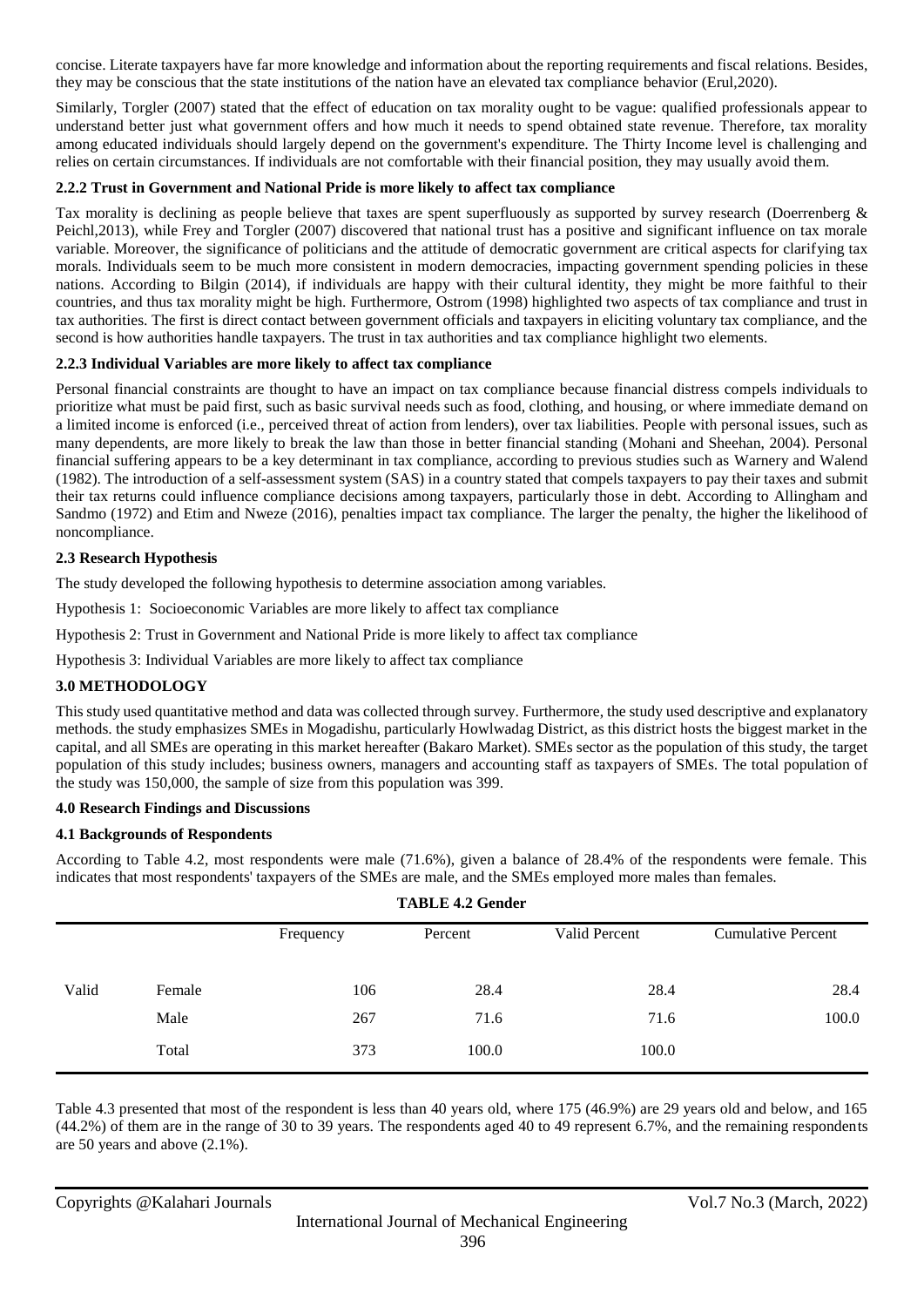| TABLE 4.3 Age group |  |  |  |  |
|---------------------|--|--|--|--|
|---------------------|--|--|--|--|

|       |              | Frequency | Percent | Valid Percent | <b>Cumulative Percent</b> |
|-------|--------------|-----------|---------|---------------|---------------------------|
|       | Age          |           |         |               |                           |
| Valid | 29 and below | 175       | 46.9    | 46.9          | 46.9                      |
|       | $30 - 39$    | 165       | 44.2    | 44.2          | 91.2                      |
|       | $40 - 49$    | 25        | 6.7     | 6.7           | 97.9                      |
|       | 50 and above | 8         | 2.1     | 2.1           | 100.0                     |
|       | Total        | 373       | 100.0   | 100.0         |                           |
|       |              |           |         |               |                           |

Likewise, the respondents were asked about their educational qualifications, as shown in Table 4.4. Only 2.7% of respondents are not attending school, while 19 (5.1%) have a school certificate. Meanwhile, 15 (4%) respondents have Diploma qualifications. In comparison, almost half of the respondents 185(49.6%) are Bachelor's degree holders, and the remaining 144 (38.6%) the respondents are at master's level and above.

The result indicated that most SMEs accountants, owners, and Managers have a bachelor's degree and above, and thus, their qualification was essential to assess whether they had information related to the tax compliance of the taxation system in Mogadishu.

|       |                        | <b>TABLE 4.4 Academic Background</b> |         |               |                           |  |  |  |
|-------|------------------------|--------------------------------------|---------|---------------|---------------------------|--|--|--|
|       |                        | Frequency                            | Percent | Valid Percent | <b>Cumulative Percent</b> |  |  |  |
| Valid | Not attend school      | 10                                   | 2.7     | 2.7           | 2.7                       |  |  |  |
|       | School certificate     | 19                                   | 5.1     | 5.1           | 7.8                       |  |  |  |
|       | Diploma                | 15                                   | 4.0     | 4.0           | 11.8                      |  |  |  |
|       | <b>Bachelor Degree</b> | 185                                  | 49.6    | 49.6          | 61.4                      |  |  |  |
|       | Master level and above | 144                                  | 38.6    | 38.6          | 100.0                     |  |  |  |
|       | Total                  | 373                                  | 100.0   | 100.0         |                           |  |  |  |

The table below (Table 4.5) specifies that 206 (55.2%) respondents are married, while 140 (37.5%) respondents are single. The remaining respondents Divorced/ Widow/ Separated are 27 (7.2%). This result states that most respondents who work in SMEs are married as they have a stable income to support families.

|       | <b>TABLE 4.5 Marital status</b> |           |         |               |                           |  |  |  |  |  |
|-------|---------------------------------|-----------|---------|---------------|---------------------------|--|--|--|--|--|
|       |                                 | Frequency | Percent | Valid Percent | <b>Cumulative Percent</b> |  |  |  |  |  |
|       |                                 |           |         |               |                           |  |  |  |  |  |
| Valid | Single                          | 140       | 37.5    | 37.5          | 37.5                      |  |  |  |  |  |
|       | Married                         | 206       | 55.2    | 55.2          | 92.8                      |  |  |  |  |  |
|       | Divorced/Widow/Separated        | 27        | 7.2     | 7.2           | 100.0                     |  |  |  |  |  |
|       | Total                           | 373       | 100.0   | 100.0         |                           |  |  |  |  |  |

Table 4.6 demonstrates the business types, and the result shows 141 or 37.8% of the businesses involved in this study were sole proprietorships while the partnership was 1,480 or 39.7%. The other remaining are limited companies 84 (22.5%). The data indicates that most of the SMEs in Mogadishu were Sole proprietorships and partnerships.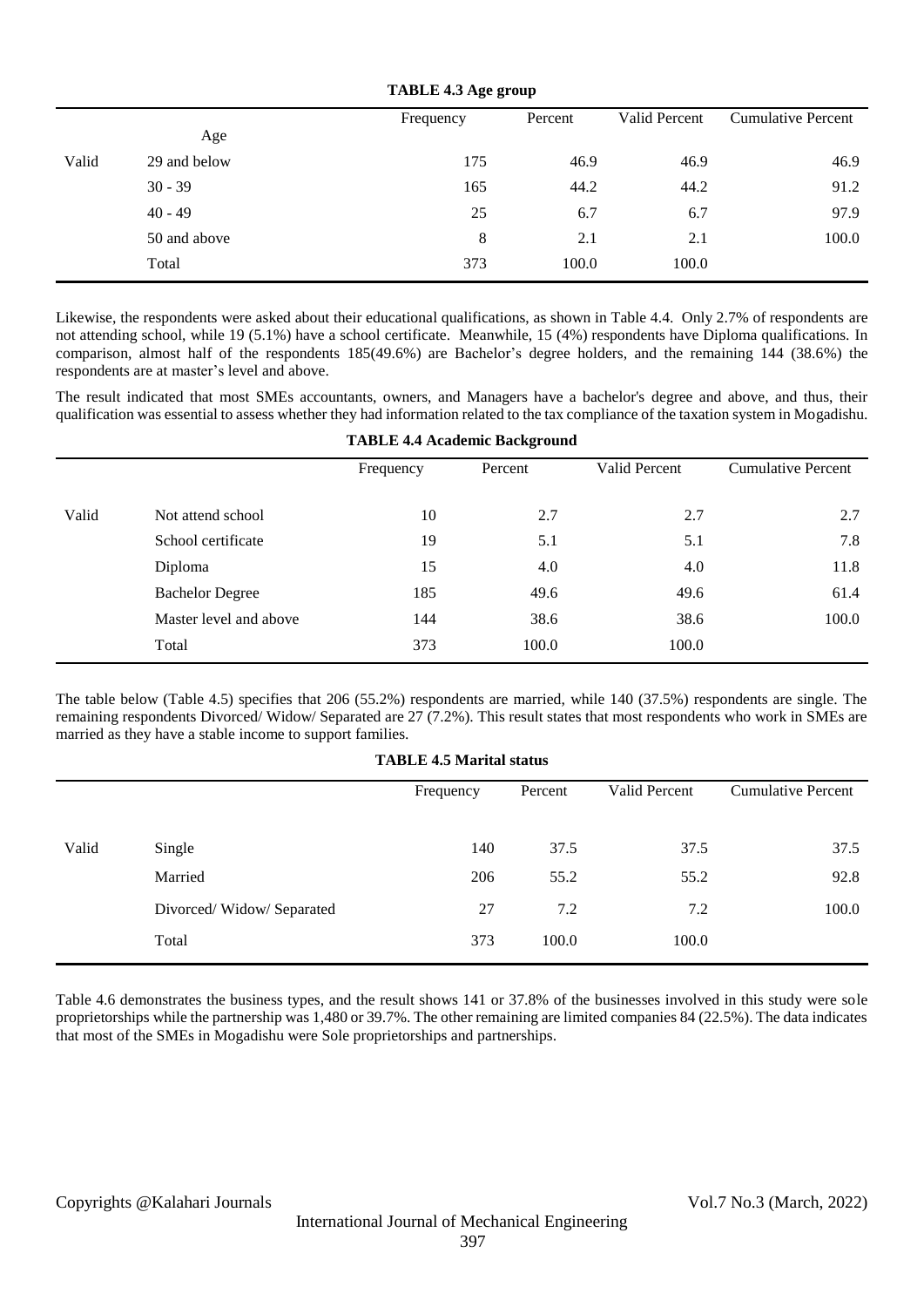### **TABLE 4.6 Business type**

|       |                        | Frequency | Percent | Valid Percent | <b>Cumulative Percent</b> |
|-------|------------------------|-----------|---------|---------------|---------------------------|
|       |                        |           |         |               |                           |
| Valid | Sole proprietorship    | 141       | 37.8    | 37.8          | 37.8                      |
|       | Partnership            | 148       | 39.7    | 39.7          | 77.5                      |
|       | <b>Limited Company</b> | 84        | 22.5    | 22.5          | 100.0                     |
|       | Total                  | 373       | 100.0   | 100.0         |                           |

Table 4.7 represents that most respondents (232 @ 62.2%) have formal taxation education. However, the remaining respondents do not have any formal education (141 @ 37.8%). Therefore, the majority of respondents are significant to answer the questionnaire, while those without formal tax education are still relevant due to their job experience.

|       |       | Frequency | Percent | <b>Valid Percent</b> | <b>Cumulative Percent</b> |
|-------|-------|-----------|---------|----------------------|---------------------------|
| Valid | Yes   | 232       | 62.2    | 62.2                 | 62.2                      |
|       | No    | 141       | 37.8    | 37.8                 | 100.0                     |
|       | Total | 373       | 100.0   | 100.0                |                           |

**TABLE 4.7 Did you receive any formal education on taxation**

By reviewing the table below (Table 4.8) of current positions of the respondents in organizations, it shows that most of the participants were managers and accountants, representing 36.5% and 131.5%, respectively. The remaining respondent was owners, representing 28.4% of the total respondent.

|       | TABLE 4.8 Current position in an organization |           |         |               |                           |  |  |  |  |
|-------|-----------------------------------------------|-----------|---------|---------------|---------------------------|--|--|--|--|
|       |                                               | Frequency | Percent | Valid Percent | <b>Cumulative Percent</b> |  |  |  |  |
| Valid | Owner                                         | 106       | 28.4    | 28.4          | 28.4                      |  |  |  |  |
|       | Manager                                       | 136       | 36.5    | 36.5          | 64.9                      |  |  |  |  |
|       | Accountant                                    | 131       | 35.1    | 35.1          | 100.0                     |  |  |  |  |
|       | Total                                         | 373       | 100.0   | 100.0         |                           |  |  |  |  |

## **TABLE 4.8 CURRENT POSITION IN AN ORIGINAL PROPERTY AND ADDRESS**

Table 4.9 below shows that most businesses operate less than five years with 39.4% less than two years and 31.6% are between three to five years. Another 12.9% are in the business for a range of six to eight years. The remaining 9.9% and 6.2% of the businesses have existed in the market for nine to ten years and more than ten years, respectively.

**TABLE 4.9 how long has your business been in operation or current position** 

|       |                    | Frequency | Percent | Valid Percent | <b>Cumulative Percent</b> |
|-------|--------------------|-----------|---------|---------------|---------------------------|
| Valid | Less than 2 years  | 147       | 39.4    | 39.4          | 39.4                      |
|       | 3 years - 5 years  | 118       | 31.6    | 31.6          | 71.0                      |
|       | 6 year $-$ 8 years | 48        | 12.9    | 12.9          | 83.9                      |
|       | 9 years - 10 years | 37        | 9.9     | 9.9           | 93.8                      |
|       | More than 10 years | 23        | 6.2     | 6.2           | 100.0                     |
|       | Total              | 373       | 100.0   | 100.0         |                           |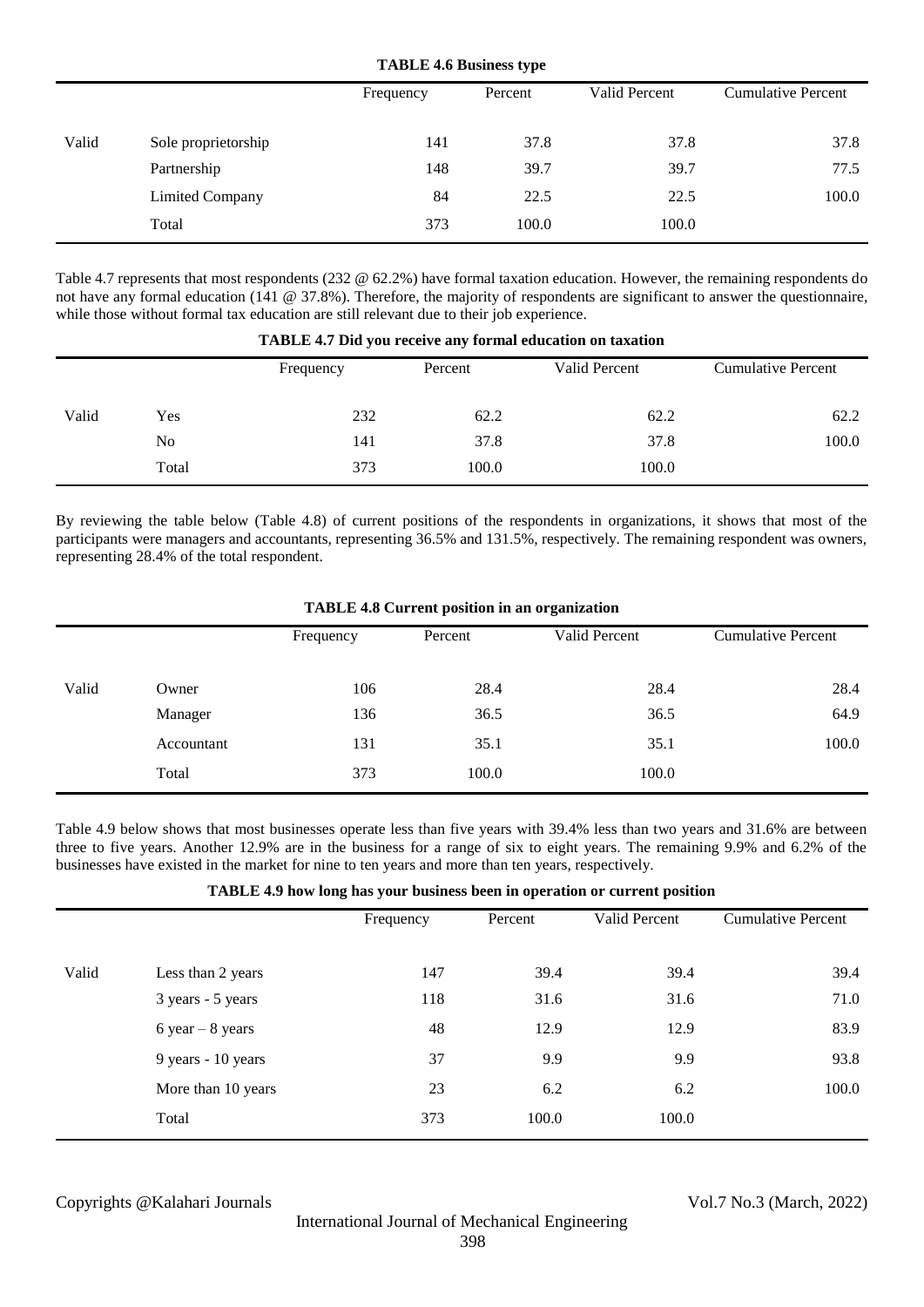### **4.2 Correlation Analysis**

This section presented the correlation of the study variables; according to Brooks (2008), a correlation between two variables measures the degree of linear association between them. To determine the association between independent variables and dependent variables measured by tax morale on tax compliance, the value of the correlations coefficient always ranges between positive and negative. If the correlation coefficient is positive indicates the two variables have a positive relationship, and a negative correlation coefficient shows negative relation with variables. In contrast, a zero-correlation coefficient indicates no linear relationship between the two variables (Fola, 2105).

### **Table 4.15 Correlations**

|              |                     | <b>GTANP</b> | <b>SECOF</b> | <b>INDF</b> | <b>TCOMP</b> |
|--------------|---------------------|--------------|--------------|-------------|--------------|
|              | Pearson Correlation |              | $.530**$     | $.589**$    | $.439**$     |
| <b>GTANP</b> | Sig. (2-tailed)     |              | .000         | .000        | .000         |
|              | N                   | 373          | 373          | 373         | 373          |
|              | Pearson Correlation | $.530**$     |              | $.661**$    | $.774**$     |
| <b>SECOF</b> | Sig. (2-tailed)     | .000         |              | .000        | .000         |
|              |                     | 373          | 373          | 373         | 373          |
|              | Pearson Correlation | $.589**$     | $.661**$     |             | $.644**$     |
| <b>INDF</b>  | Sig. (2-tailed)     | .000         | .000         |             | .000         |
|              |                     | 373          | 373          | 373         | 373          |
|              | Pearson Correlation | $.439**$     | $.774**$     | $.644*$     |              |
| <b>TCOMP</b> | Sig. (2-tailed)     | .000         | .000         | .000        |              |
|              |                     | 373          | 373          | 373         | 373          |

\*\*. Correlation is significant at the 0.01 level (2-tailed).

As presented in Table 4.15, the three independent variables (TGANP, SECOF, INDF) was positively correlated with the dependent variable (TCOMP), with correlation coefficients of 0.439, 0.774 and 0.644, respectively. The SECOF correlate the biggest to the TCOMP. Also, as indicated in table 4.15, the three explanatory variables are modestly associated with one another, with none exceeding the rule of thumb that correlations greater than 0.8 may lead to erroneous results. Furthermore, the significant level of Pearson Correlation among TCOM and TGANP, SCO, and INDF were significant at the 0.01 level while  $p= 0.00$ . as specific representation trust of government and national pride has a low and significant relationship with tax compliance  $(r = 0.439, p-value$  $= 0.000$ ) at 0.01 level of significance. This means that there is a 0.439 chance that tax compliance will increase when trust in the government and national pride increases. The results also reveal that socioeconomic factors have a positive and significant connection with tax compliance  $(r = 0.774, p-value = 0.000)$ , indicating a 0.774 likelihood that tax compliance will rise as socioeconomic factors rise. However, the findings show a positive and significant relationship between individual factors and tax compliance ( $r = 0.644$ , p-value = 0.000) at the 0.01 level of significance, indicating a probability of 0.644 that the level of tax compliance will increase as individual factors increase.

### **4.3 Multiple Regression Analysis**

Regression analysis is generally used to evaluate and depict a cause-and-effect relationship that has been depicted to some degree through correlation analysis. The regression model reveals the magnitude and direction of the cause-and-effect relationship. This is done by estimating the coefficients of estimations for the explanatory variables. This means that a negative coefficient of estimation frequently implies a drop in the response variable by the magnitude of the estimated coefficient. The standardized coefficients of estimation are used to increase the accuracy of the estimated model.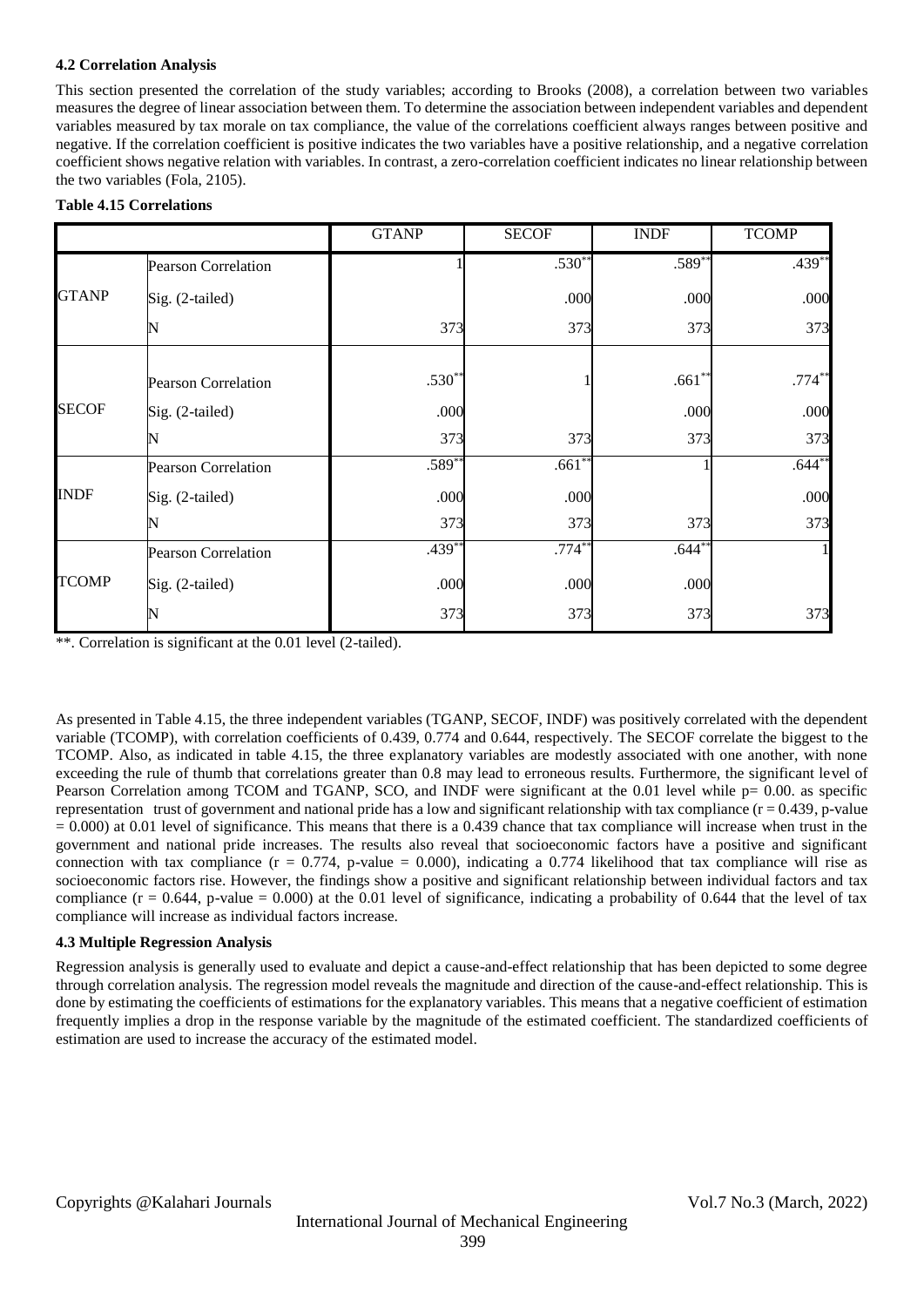### **Table 4.16 Model Summary**

| Model | R                 | R Square | Adjusted R<br>Square | Std. The error of<br>the Estimate |                    |          | <b>Change Statistics</b> |     |                  |
|-------|-------------------|----------|----------------------|-----------------------------------|--------------------|----------|--------------------------|-----|------------------|
|       |                   |          |                      |                                   | R Square<br>Change | F Change | df1                      | df2 | Sig. F<br>Change |
|       | .794 <sup>a</sup> | .631     | .628                 | 4.11222                           | .631               | 210.066  | $\overline{\mathbf{z}}$  | 369 | .000             |

The R-value indicates a relatively strong relationship between the predictor variables and the response variable (tax compliance). Because R is positive, this is the case (0.794). The R square, or the coefficient of determination, indicates how tax compliance differed depending on the independent variables, including socioeconomic factors, individual factors, government trust and national pride. The three independent variables investigated explain 62.8 per cent of the factors affecting tax compliance among SMEs in Mogadishu, while the other 37.2 per cent describe characteristics that were not investigated in this study. The model was fit the data if the R Square is more than 50 per cent**.**

### **Table 4.17 ANOVA**

| Model |            | Sum of Squares | df  | Mean Square | $\boldsymbol{\mathrm{F}}$ | Sig.              |
|-------|------------|----------------|-----|-------------|---------------------------|-------------------|
|       | Regression | 10656.870      | 3   | 3552.290    | 210.066                   | .000 <sup>b</sup> |
|       | Residual   | 6239.907       | 369 | 16.910      |                           |                   |
|       | Total      | 16896.777      | 372 |             |                           |                   |

a. Dependent Variable: TCOMP

### Predictors: (Constant), INDF, GTANP, ECNOF

According to table 4.17 is presented the regression model is significant. The F significant value of p was determined to be less than 0.05. The model is useful in predicting how INDF, GTANP, and ECNOF affect tax compliance among SME taxpayers. As a result, the F value of 210.066 indicates that the model is compatible with the data. This demonstrates that the independent factors are effective predictors of tax compliance. furthermore, the overall regression model was significant, as illustrated in table 4.17, F  $(210.066) = 16.9$ , p<.001, R2 = 63%.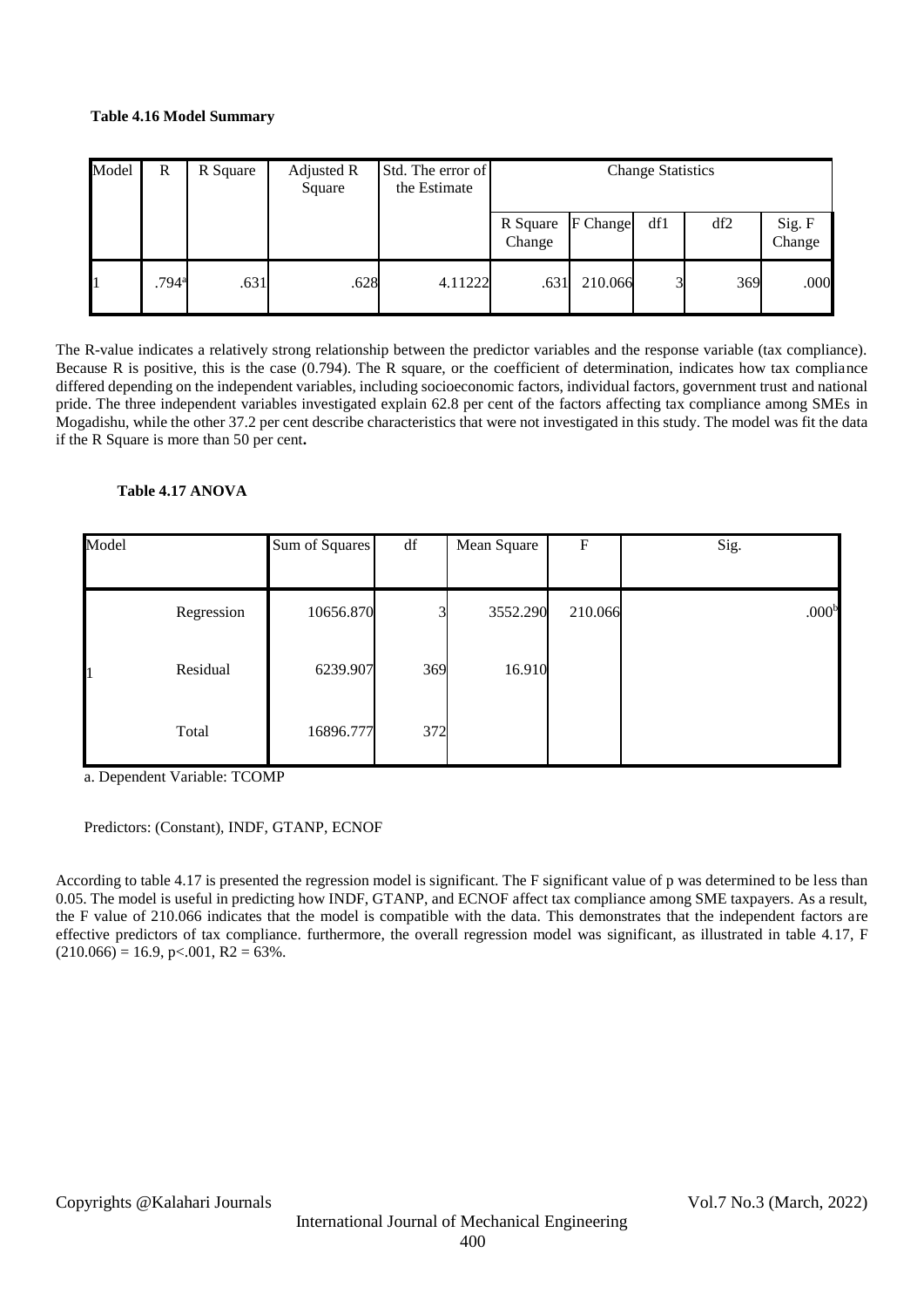### **Table 4.18 Coefficients**

| Model |              | <b>Unstandardized Coefficients</b> |            | Standardized<br>Coefficients | ι        | Sig. |
|-------|--------------|------------------------------------|------------|------------------------------|----------|------|
|       |              | $\, {\bf B}$                       | Std. Error | Beta                         |          |      |
|       | (Constant)   | $-.566$                            | 1.047      |                              | $-.541$  | .589 |
|       | <b>GTANP</b> | $-.041$                            | .038       | $-.043$                      | $-1.068$ | .286 |
|       | <b>ECNOF</b> | .803                               | .055       | .629                         | 14.505   | .000 |
|       | <b>INDF</b>  | .341                               | .061       | .254                         | 5.580    | .000 |

Dependent Variable: TCOMP

Table 4.18 showed the coefficients of the independent variables; the first independent variable (GTANP) negatively correlated with tax compliance and had an insignificant effect as showed its Unstandardized Coefficients and p values = -041, 0, 286 respectively. However, the last two variables, ECNOF, INDF were positively correlated with tax compliance and statistically significant as predicated Unstandardized Coefficient and p values .803, .341, 0.000, respectively.

### **4.4 Discussions**

This section summarized the study's significant findings based on the study's objectives; the general objective was to examine the factors affecting tax compliance among SME taxpayers in Mogadishu. Data was collected through a questionnaire and analyzed using SPSS software version 21. The study established the first hypothesis: "Socioeconomic Variables are more likely to affect tax compliance". The result showed that Socioeconomic Variables has a significant influence on tax compliance. This result aligns with Torgler (2007) and Erul(2020). The second hypothesis was "Trust in Government, and National Pride is more likely to affect tax compliance".

The result showed that Government and National Pride has an insignificant influence on tax compliance. Again, this result is divergent from Frey and Torgler (2007); Musimenta, Naigaga, Bananuka, & Najjuma (2019).

Furthermore, Bilgin (2014) discovered that national trust has a positive and significant influence on tax compliance. Ofori (2020) found the same result as investigated the Contribution of Tax Morale on tax Compliance of Micro and Small-Scale Enterprises in Ghana and revealed that trust in government and national pride negatively impacts tax compliance. Finally, the study examined the impact of an individual factor on tax compliance. The result showed that individual factor has a significant influence on tax compliance. Also, these results confirmed Etim, Umoffong, & Bassey (2020) who investigated the relationship between the individual factor and tax compliance. Furthermore, Palil (2010) also supports this result for the investigation of tax knowledge and tax compliance determinants in the self-assessment system in Malaysia, that determinants included individual factors and found the same result for this study.

### **5.1: Conclusion**

The study concluded the relationship between tax morale and tax compliance by using determinants of tax morale affecting taxpayers' tax compliance among SMEs in Mogadishu using primary data through questionnaires. In addition, the study utilized descriptive, correlation and regression analysis to achieve research objectives. As a result, the overall determinants of tax morale significantly influence the tax compliance of SMEs in Mogadishu.

First, the study concluded that government trust and national pride have significantly and weak adverse effects on tax compliance. This result explained the low-level trust of government and national pride the higher of tax compliance. Also, the taxpayers believed the government's positive actions did not affect their tax compliance. Second, the study also found the socio-economic factors have a significant and positive impact on tax compliances. This means the increase of socio-economic factors leads to increased tax compliance.

Finally, the research found that individual factors have a significant and positive impact on tax compliance. This confirms that increasing the individual factor will increase tax compliance among SMEs. The taxpayer's judgment significantly depends on whether or not to pay taxes.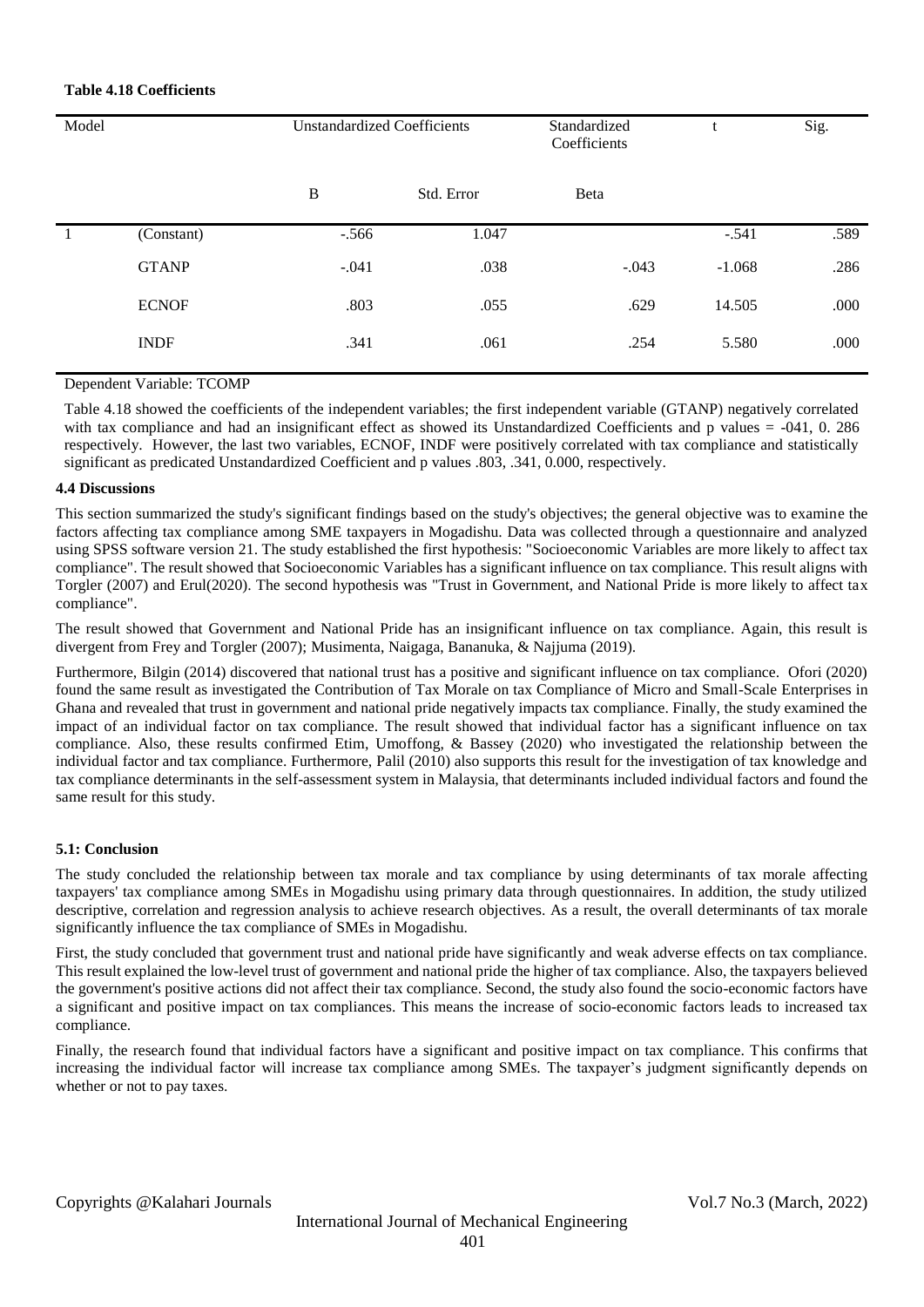### **5. 2 Recommendations**

- $\triangleright$  Taxpayers should be encouraged to pay taxes regardless of their financial situation by giving tax incentives such as tax holidays to enhance their morale and encourage them to comply with the Self-Assessment System voluntarily.
- $\triangleright$  Tax authorities should continually warn taxpayers of the consequences of tax evasion and non-compliance, as well as the fines that will be imposed if they are found.
- $\triangleright$  In order to promote and improve compliance, tax authorities should assess tax rates regularly and make them as low as possible.
- $\triangleright$  The tax authority should actively engage with them to increase their knowledge capacity on taxation principles, not merely to equip them with the fundamental principles of tax returns but also to ensure that they can lower their costs while filing their returns. This increases their tax awareness and enhances their compliance level, reducing the instances of tax evasion.

### **5.3: Reference**

- 1. Ahmed, F. S., & Stephen Miller, L. (2011). Executive function mechanisms of theory of mind. *Journal of autism and developmental disorders*, *41*(5), 667-678., 2011).
- 2. Alabede, J. O., & Zainal Affrin, Z. (2011). Public governance quality and tax compliance behavior in Nigeria: The moderating role of financial condition and risk preference. Issues in Social and Environmental Accounting (ISEA), 5(1/2),
- 3. Allingham, M., & Sandmo, A. (1972). Income tax evasion: A theoretical analysis. Journal of Public Economics,1(2), 323– 338
- 4. Bilgin, C. (2014). Determinants of tax morale in Spain and Turkey: an empirical analysis. *European Journal of Government and Economics*, *3*(1), 60-74.
- 5. Cyan, M. R., Koumpias, A. M., & Martinez-Vazquez, J. (2016). The determinants of tax morale in Pakistan. Journal of Asian Economics, 47(April), 23–34.<https://doi.org/10.1016/j.asieco.2016.09.002>
- 6. Deyganto, K. O. (2018). Factors influencing taxpayers' voluntary compliance attitude with tax system: Evidence from Gedeo zone of Southern Ethiopia. *Universal Journal of Accounting and Finance*, *6*(3), 92-107.
- 7. Doerrenberg, P., & Peichl, A. (2018). Tax morale and the role of social norms and reciprocity. evidence from a randomized survey experiment. *Evidence from a Randomized Survey Experiment (July 16, 2018)*.
- 8. Doerrenberg, P., & Peichl, A. (2013). Progressive taxation and tax morale. Public Choice, 155(3–4), 293–316. <https://doi.org/10.1007/s11127-011-9848-1>
- 9. Fakile, A. S., Adegbie, F. F., & Faboyede, O. S. (2014). Mobilizing domestic revenue for sustainable development in Africa. *European Journal of Accounting, Auditing, and Finance Research*, *2*(2), 91-108.
- 10. Fjeldstad, O. & Rakner L. (2003). Taxation and Tax Reforms in Developing Countries.
- 11. Friedman, E. (2011). The determinants of unofficial activity. Journal of Public Economics, 76 (3), 59-93.
- 12. Erul, R. D. (2020). Socio-Economic Variables and Tax Compliance in the Scope of Fiscal Sociology: A Research on the European Union and OECD. *The Journal of Social Science*, *4*(7), 1-17.
- 13. Etim, E. O., Umoffong, N. J., & Bassey, D. O (2016). Individual and Socio-Economic Factors as Tax Compliance Determinants In Self-Assessment System (SAS) In Akwa Ibom State, Nigeria
- 14. Gitaru, K. (2017). The effect of taxpayer education on tax compliance in Kenya. Munich Personal RePEc Archive, 2(80344), 12–23.
- 15. Giulia Mascagni, Mick Moore, Rhiannon Mccluskey, 2014. Tax Revenue Mobilization In Developing Countries: Issues And Challenges
- 16. Grassi, L., Mitchell, A. J., Otani, M., Caruso, R., Nanni, M. G., Hachizuka, M., ... & Riba, M. (2015). Consultation-liaison psychiatry in the general hospital: the experience of UK, Italy, and Japan. *Current Psychiatry Reports*, *17*(6), 1-9.
- 17. Luttmer, E. F., & Singhal, M. (2014). Tax morale. Journal of economic perspectives, 28(4), 149-68
- 18. Masarira, S., & Msweli, P. (2013). The role of SMEs in national economies: The case of South Africa. *Economic and Social Development: Book of Proceedings*, 1484.
- 19. Mohamud, A. A. (2019). Reforming the Tax System of the Federal Government of Somalia reforming the tax system of the federal government. Reforming the Tax System of the Federal Government of Somalia Article, 2(August), 14.
- 20. Mohani, A., & Sheehan, P. (2004). Estimating the extent of income tax noncompliance in Malaysia and Australia using the gap approach (part II). *Tax Nasional*, *1*, 20-24.
- 21. Musimenta, D., Naigaga, S., Bananuka, J., & Najjuma, M. S. (2019). Tax compliance of financial services firms: a developing economy perspective. Journal of Money Laundering Control.
- 22. Ofori, Edmond. "Contribution of Tax Morale and Compliance Costs to Tax Compliance of Micro and Small Scale Enterprises in Ghana." International Journal of Arts and Commerce 9.8 (2020): 33-52.
- 23. Ostrom, Elinor (1998) "A Behavioral Approach to the Rational Choice Theory of Collective Action," American Political Science Reveiw, 92: 1-23.
- 24. Palil, M. R., 2010. Tax Knowledge and Tax Compliance Determinants in Self-Assessment System in Malaysia. A thesis submitted to The University of Birmingham for the degree of Doctor of Philosophy. Birmingham: The University of Birmingham
- 25. Radae, R. B., & Sekhon, S. (2017). Taxpayers' moral and compliance behavior in Ethiopia: A study of Tigray state. *International Journal of Research in Finance and Marketing*, *7*(4), 109-123.